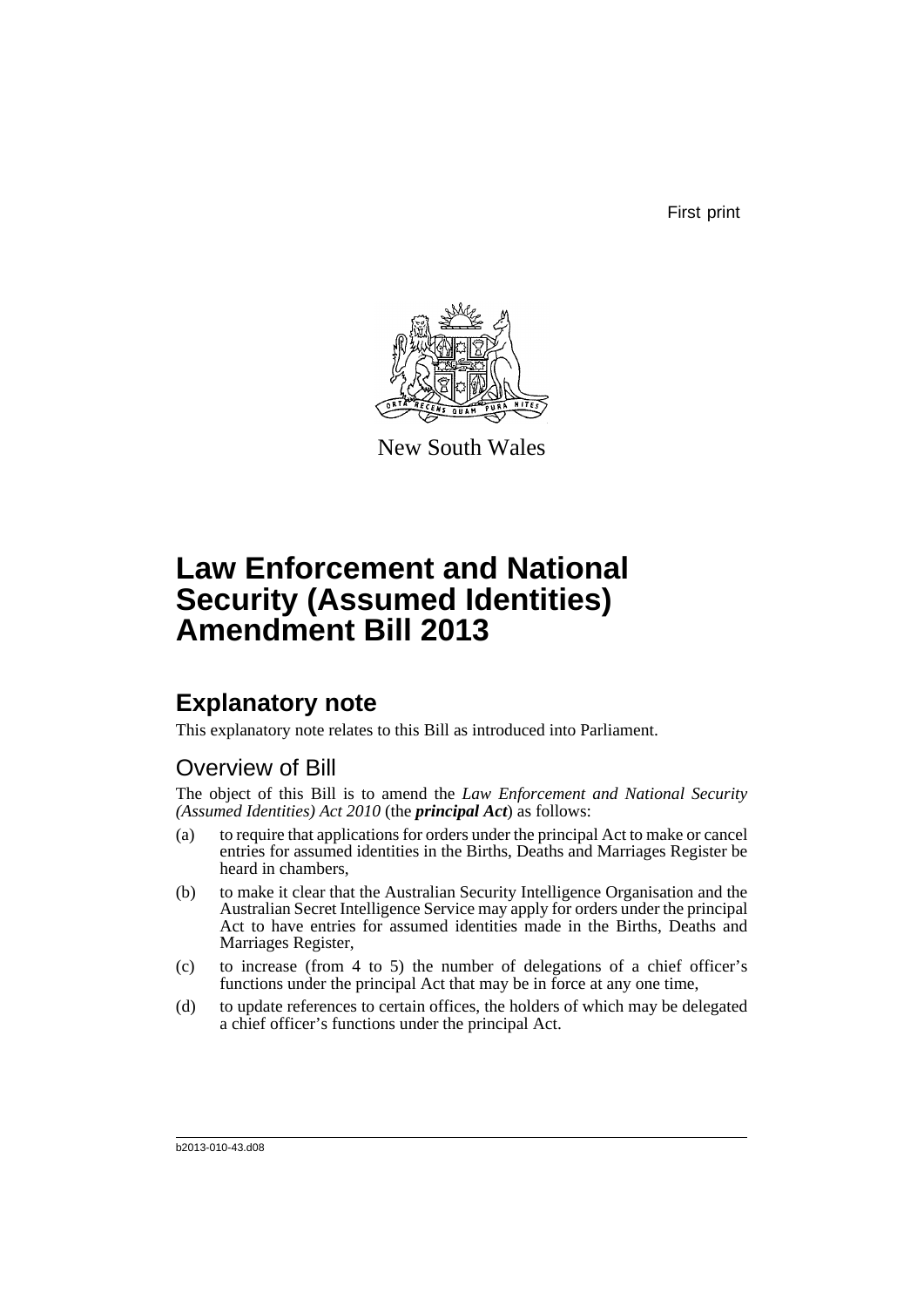Law Enforcement and National Security (Assumed Identities) Amendment Bill 2013

Explanatory note

### Outline of provisions

**Clause 1** sets out the name (also called the short title) of the proposed Act.

**Clause 2** provides for the commencement of the proposed Act on the date of assent to the proposed Act.

#### **Schedule 1 Amendment of Law Enforcement and National Security (Assumed Identities) Act 2010 No 73**

**Schedule 1 [1]** requires applications for orders to make or cancel entries for assumed identities in the Births, Deaths and Marriages Register to be heard in the chambers of the Judge authorised under the principal Act to hear such applications (and not in open court).

**Schedule 1 [2]** makes it clear that the Australian Security Intelligence Organisation and the Australian Secret Intelligence Service may apply for orders under the principal Act to have entries for assumed identities made in the Births, Deaths and Marriages Register, and such entries cancelled, even though they are defined as an "intelligence agency" (rather than a "law enforcement agency") under the corresponding law of the Commonwealth.

**Schedule 1 [3]** increases (from 4 to 5) the number of delegations of a chief officer's functions under the principal Act that may be in force at any one time in respect of any one law enforcement agency under the Act.

**Schedule 1 [4] and [5]** update references to certain offices (in relation to the New South Wales Crime Commission and the Australian Crime Commission, respectively), the holders of which may be delegated the functions under the principal Act of the chief officer of the agency to which the office relates.

**Schedule 1 [6]** enables savings and transitional regulations to be made as a consequence of the proposed Act or any other Act that amends the principal Act.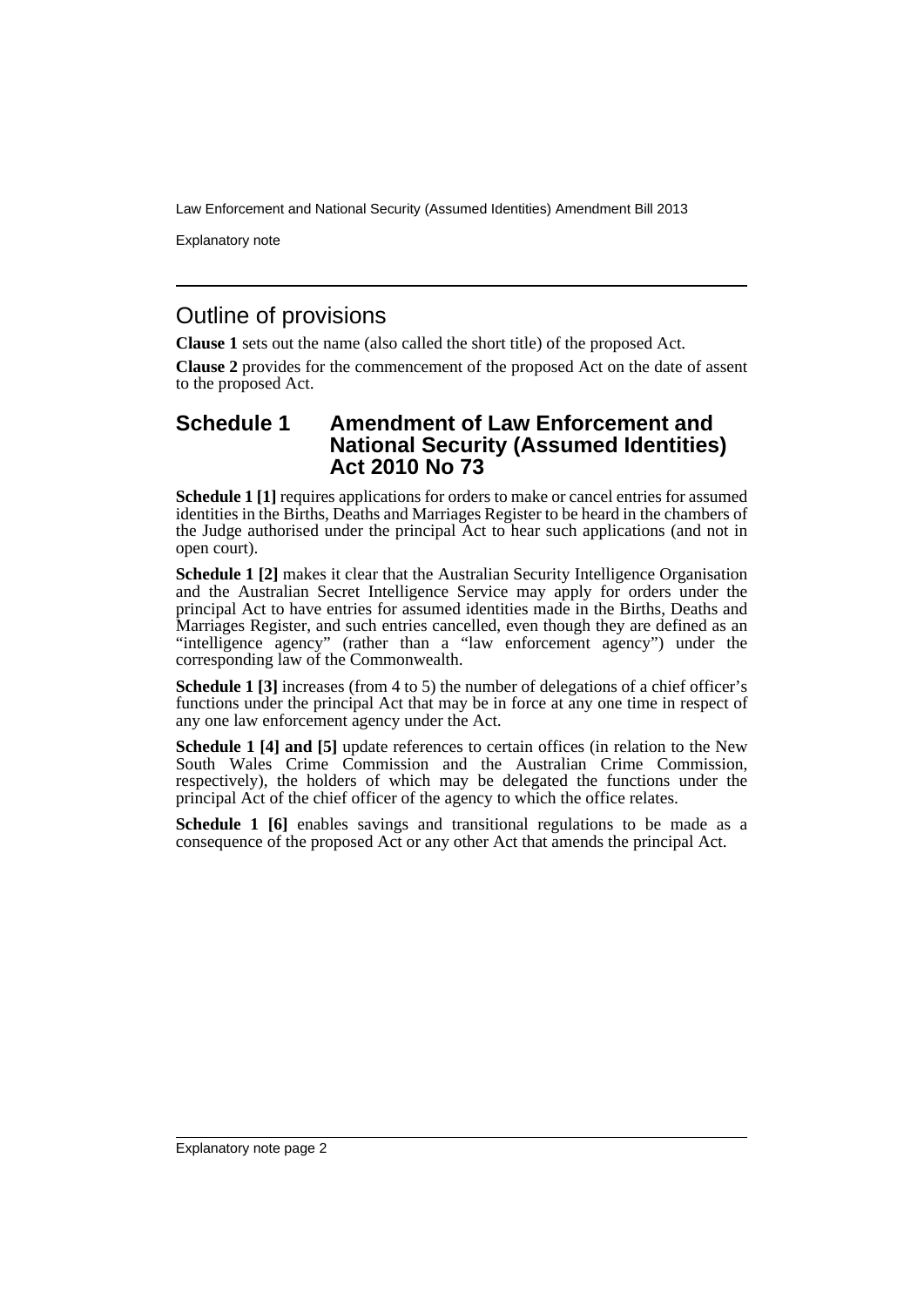First print



New South Wales

# **Law Enforcement and National Security (Assumed Identities) Amendment Bill 2013**

## **Contents**

|            |                                                                                           | Page |
|------------|-------------------------------------------------------------------------------------------|------|
|            | Name of Act                                                                               |      |
|            | 2 Commencement                                                                            |      |
| Schedule 1 | Amendment of Law Enforcement and National Security<br>(Assumed Identities) Act 2010 No 73 |      |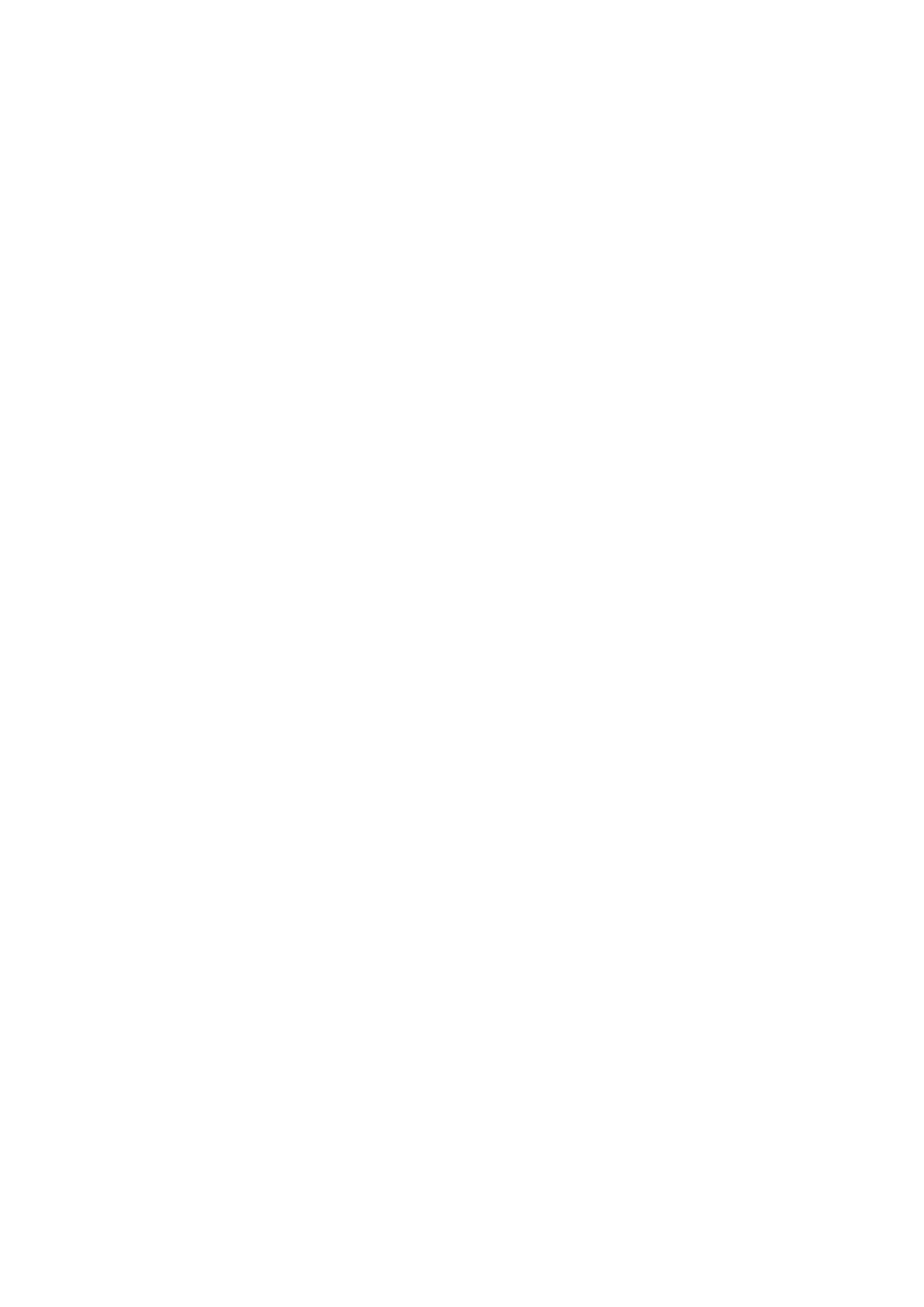

New South Wales

# **Law Enforcement and National Security (Assumed Identities) Amendment Bill 2013**

No , 2013

#### **A Bill for**

An Act to amend the *Law Enforcement and National Security (Assumed Identities) Act 2010* with respect to applications to make or cancel entries for assumed identities in the Births, Deaths and Marriages Register and the delegation of the functions under that Act of chief officers of law enforcement agencies.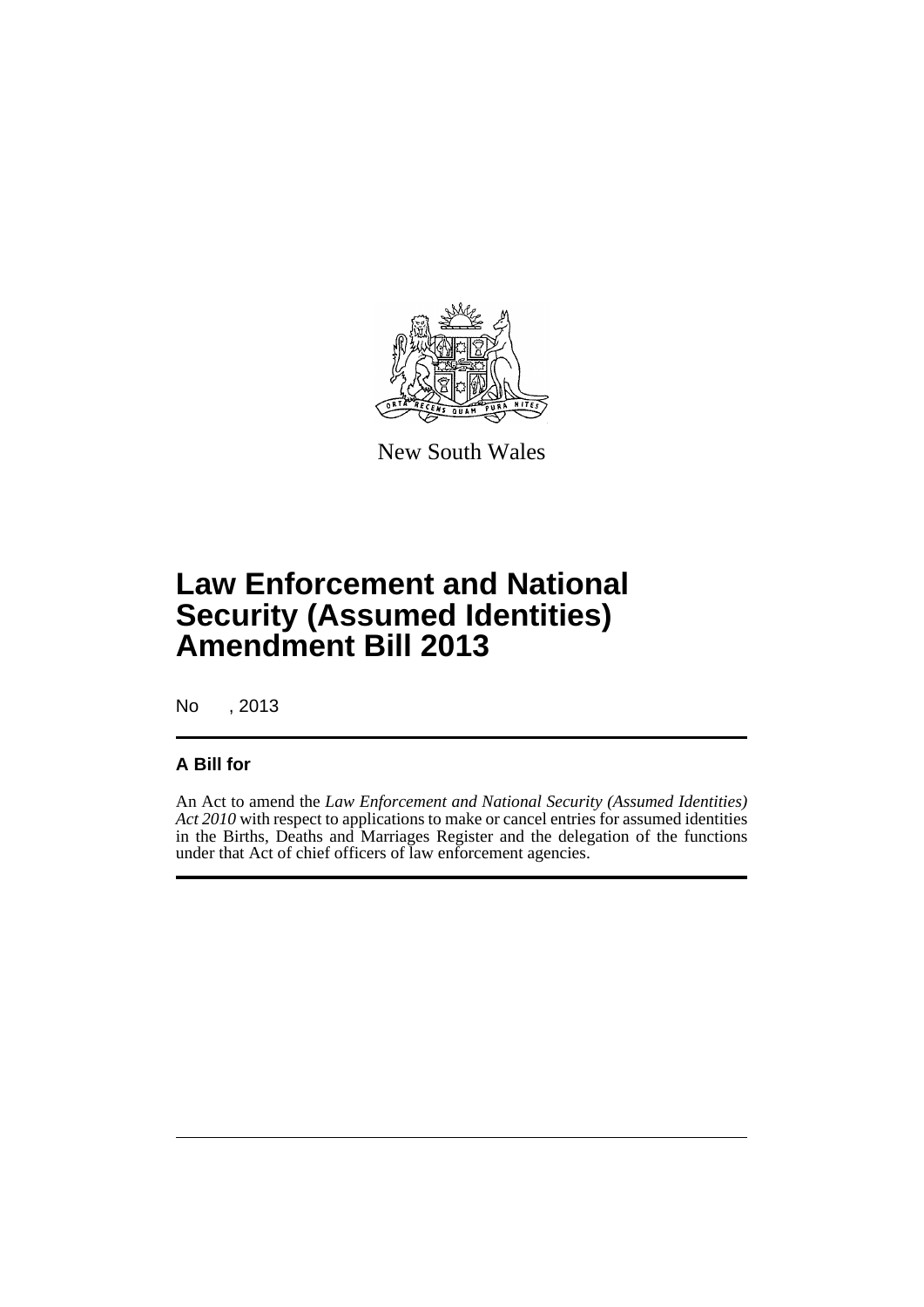<span id="page-5-1"></span><span id="page-5-0"></span>

| The Legislature of New South Wales enacts:                                                        |        |  |
|---------------------------------------------------------------------------------------------------|--------|--|
| Name of Act                                                                                       | 2      |  |
| This Act is the Law Enforcement and National Security (Assumed<br>Identities) Amendment Act 2013. | 3<br>4 |  |
| <b>Commencement</b>                                                                               | 5      |  |
| This Act commences on the date of assent to this Act.                                             | 6      |  |
|                                                                                                   |        |  |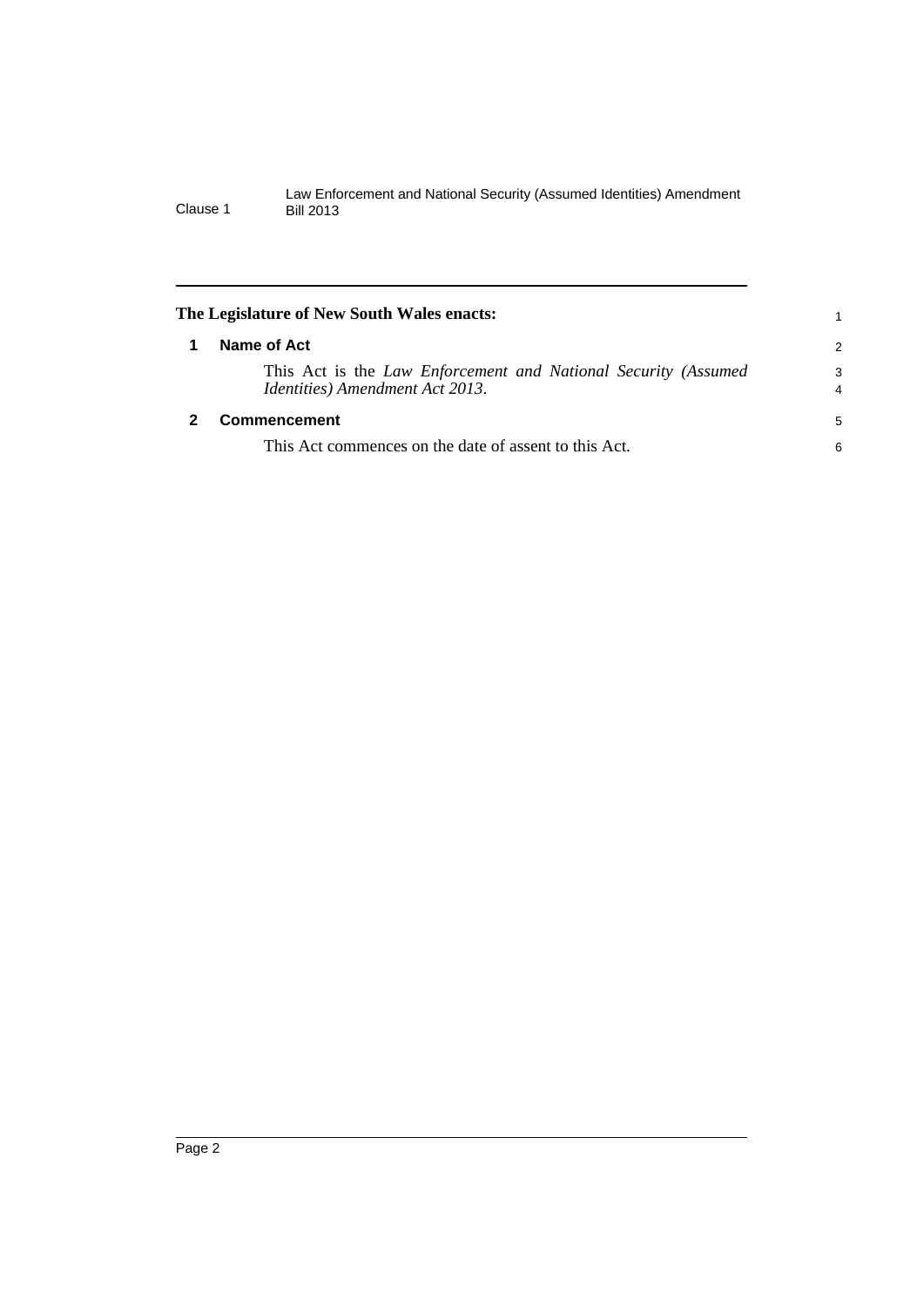Law Enforcement and National Security (Assumed Identities) Amendment Bill 2013

Amendment of Law Enforcement and National Security (Assumed Identities) Act 2010 No 73

Schedule 1

<span id="page-6-0"></span>

|       | <b>Schedule 1</b>                     |     | <b>Amendment of Law Enforcement and</b><br><b>National Security (Assumed Identities)</b><br>Act 2010 No 73                                                                                                            | $\mathbf{1}$<br>$\overline{c}$<br>3 |
|-------|---------------------------------------|-----|-----------------------------------------------------------------------------------------------------------------------------------------------------------------------------------------------------------------------|-------------------------------------|
| [1]   | Sections 11 (3) and 14 (3)            |     |                                                                                                                                                                                                                       | 4                                   |
|       | Omit the subsections. Insert instead: |     |                                                                                                                                                                                                                       | 5                                   |
|       | (3)                                   |     | The application must be heard in chambers and not in open court.                                                                                                                                                      | 6                                   |
| $[2]$ |                                       |     | Section 11 Making entries in Births, Deaths and Marriages Register                                                                                                                                                    | $\overline{7}$                      |
|       | Insert after section 11 $(4)$ :       |     |                                                                                                                                                                                                                       | 8                                   |
|       | (5)                                   |     | A reference in subsection $(2)$ $(a)$ $(ii)$ to a law enforcement agency<br>under a corresponding law includes a reference to an intelligence<br>agency under Part IAC of the Crimes Act 1914 of the<br>Commonwealth. | 9<br>10<br>11<br>12                 |
| $[3]$ |                                       |     | Section 39 Delegation of chief officer's functions                                                                                                                                                                    | 13                                  |
|       |                                       |     | Omit "4" from section 39 (3). Insert instead "5".                                                                                                                                                                     | 14                                  |
| [4]   | Section 39 (4) (c)                    |     |                                                                                                                                                                                                                       | 15                                  |
|       | Omit the paragraph. Insert instead:   |     |                                                                                                                                                                                                                       | 16                                  |
|       |                                       | (c) | in relation to the New South Wales Crime Commission, an<br>Assistant Commissioner, and                                                                                                                                | 17<br>18                            |
| $[5]$ | Section 39 (4) (g)                    |     |                                                                                                                                                                                                                       | 19                                  |
|       | Omit the paragraph. Insert instead:   |     |                                                                                                                                                                                                                       | 20                                  |
|       |                                       | (g) | in relation to the Australian Crime Commission, any of the<br>following:                                                                                                                                              | 21<br>22                            |
|       |                                       |     | an Executive Director or a National Manager,<br>(i)                                                                                                                                                                   | 23                                  |
|       |                                       |     | an office of the Australian Crime Commission that<br>(ii)<br>is prescribed by the regulations.                                                                                                                        | 24<br>25                            |